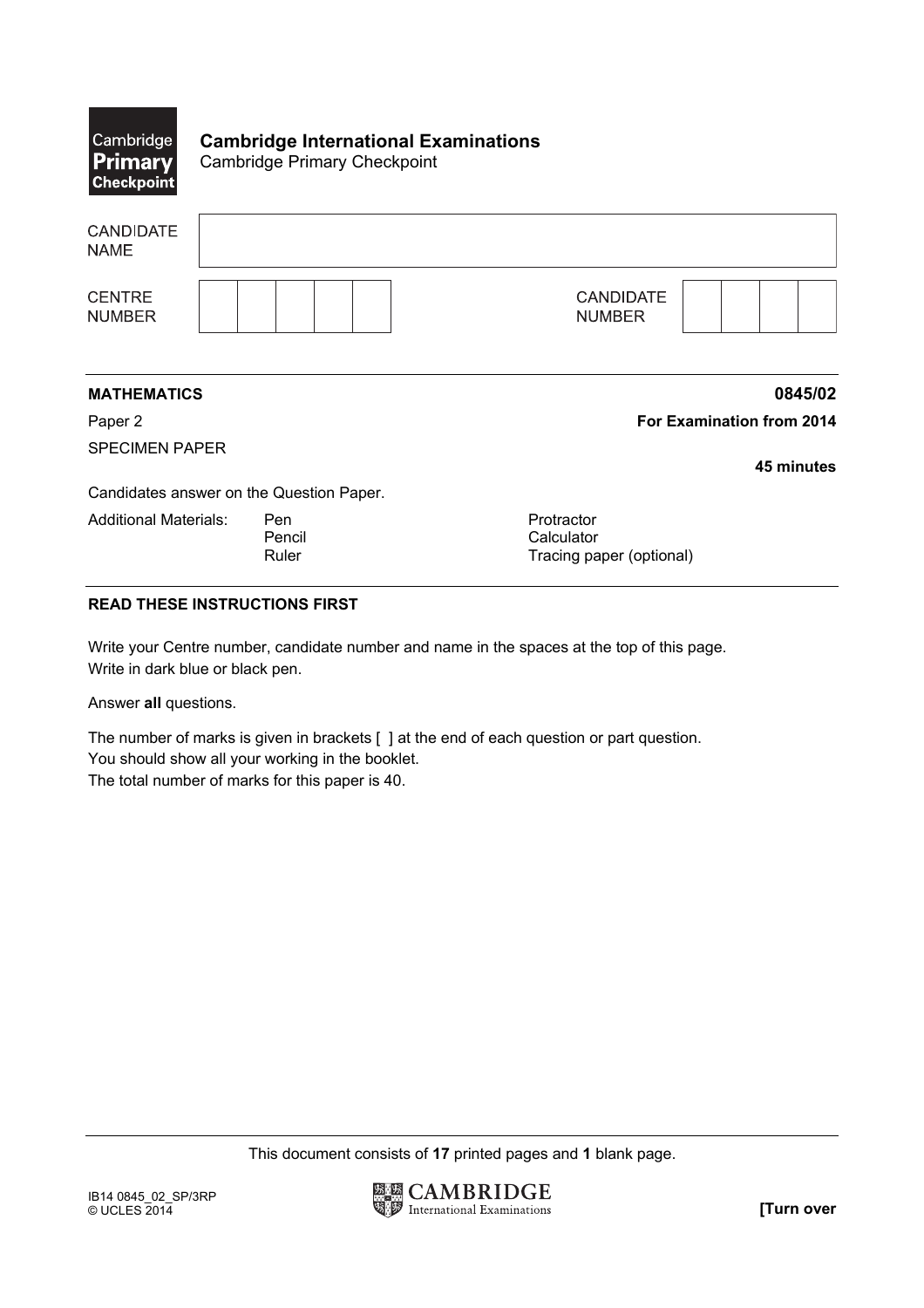The first row has been done for you.

| In words                             | In figures |
|--------------------------------------|------------|
| Six hundred and forty                | 640        |
| Seven thousand, nine hundred and six |            |
|                                      | 2079       |

[1]

 **2** Use either < or > to make each statement correct.



[1]

 **3** Draw the reflection of the shape in the mirror line.



**2**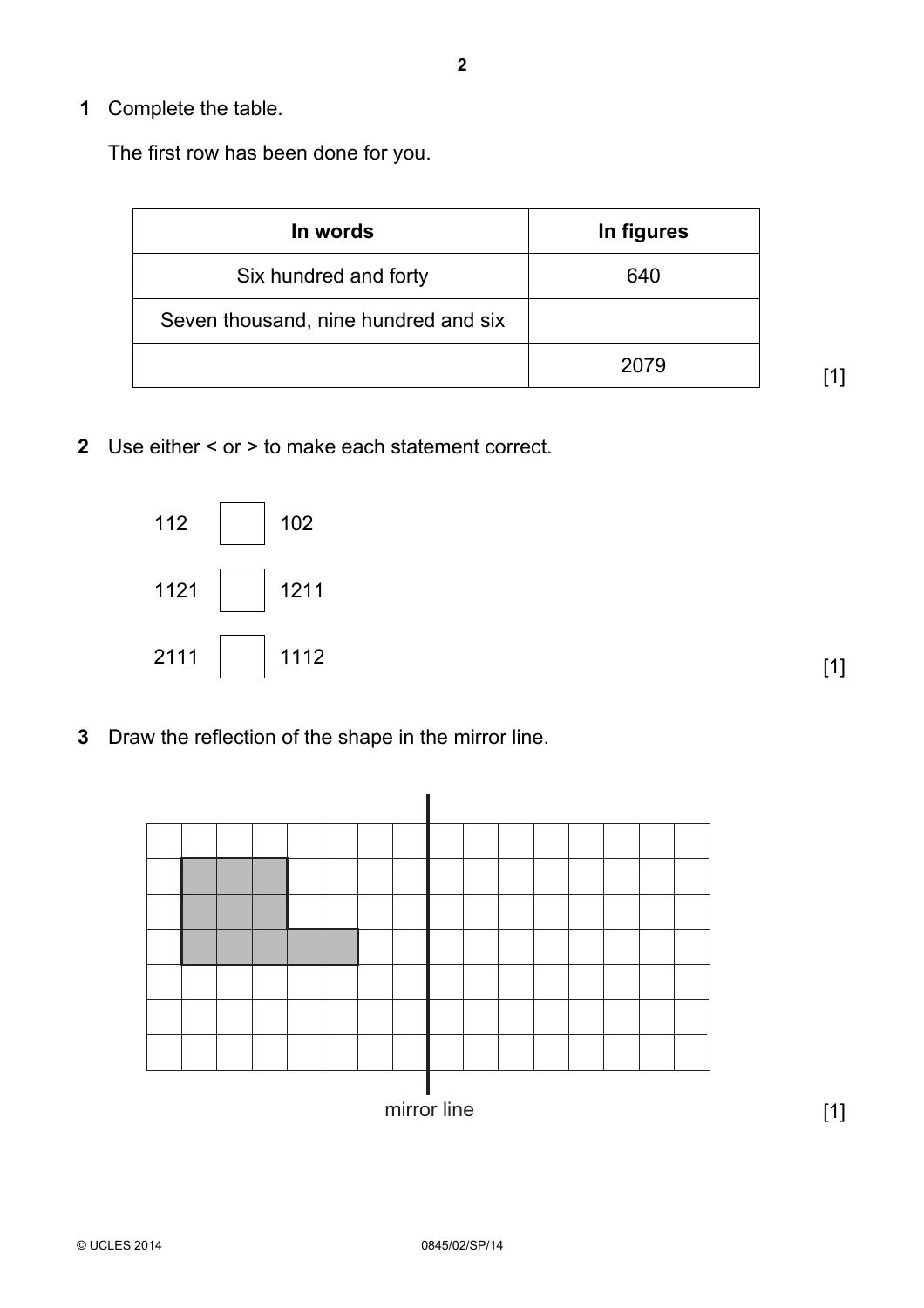- Monday **Tuesday Wednesday Thursday** Friday **Key**  $\bigwedge$  represents 10 boats represents 5 boats
- **4** George counts the number of boats sailing into a harbour on 5 days.

How many boats does George count sailing into the harbour altogether?

boats [1]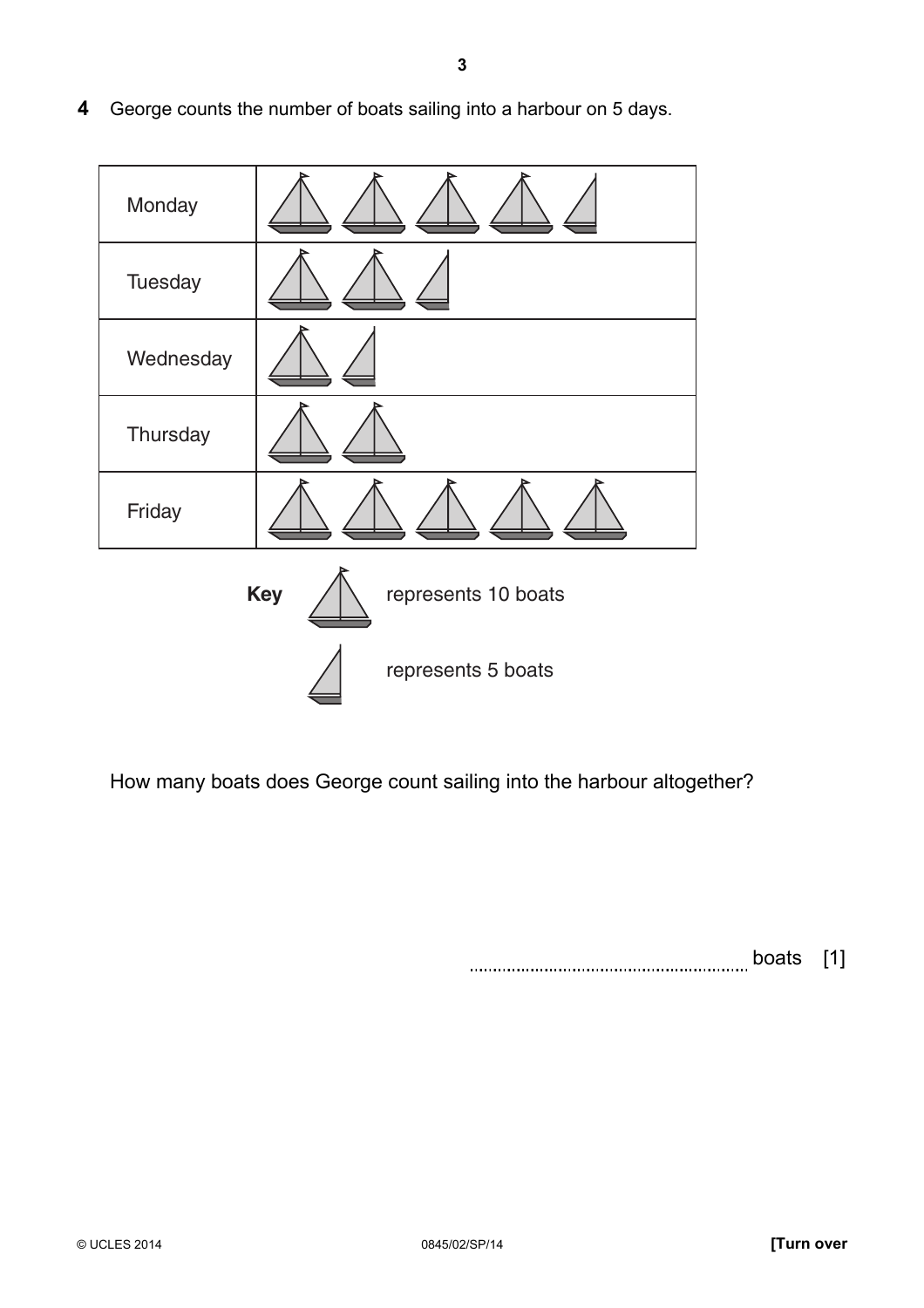**5 (a)** Each diagram shows a pair of numbers, one in a circle and one in a square.



Describe the connection between the pairs of numbers.

[1]

**(b)** The numbers in this diagram are connected in the same way. Fill in the missing number.



 **6** Draw a ring around the number which has the digit 5 in the thousands column.

|  | 65 302 | 51 302 | 69 502 | 48 352 | $[1]$ |  |
|--|--------|--------|--------|--------|-------|--|
|--|--------|--------|--------|--------|-------|--|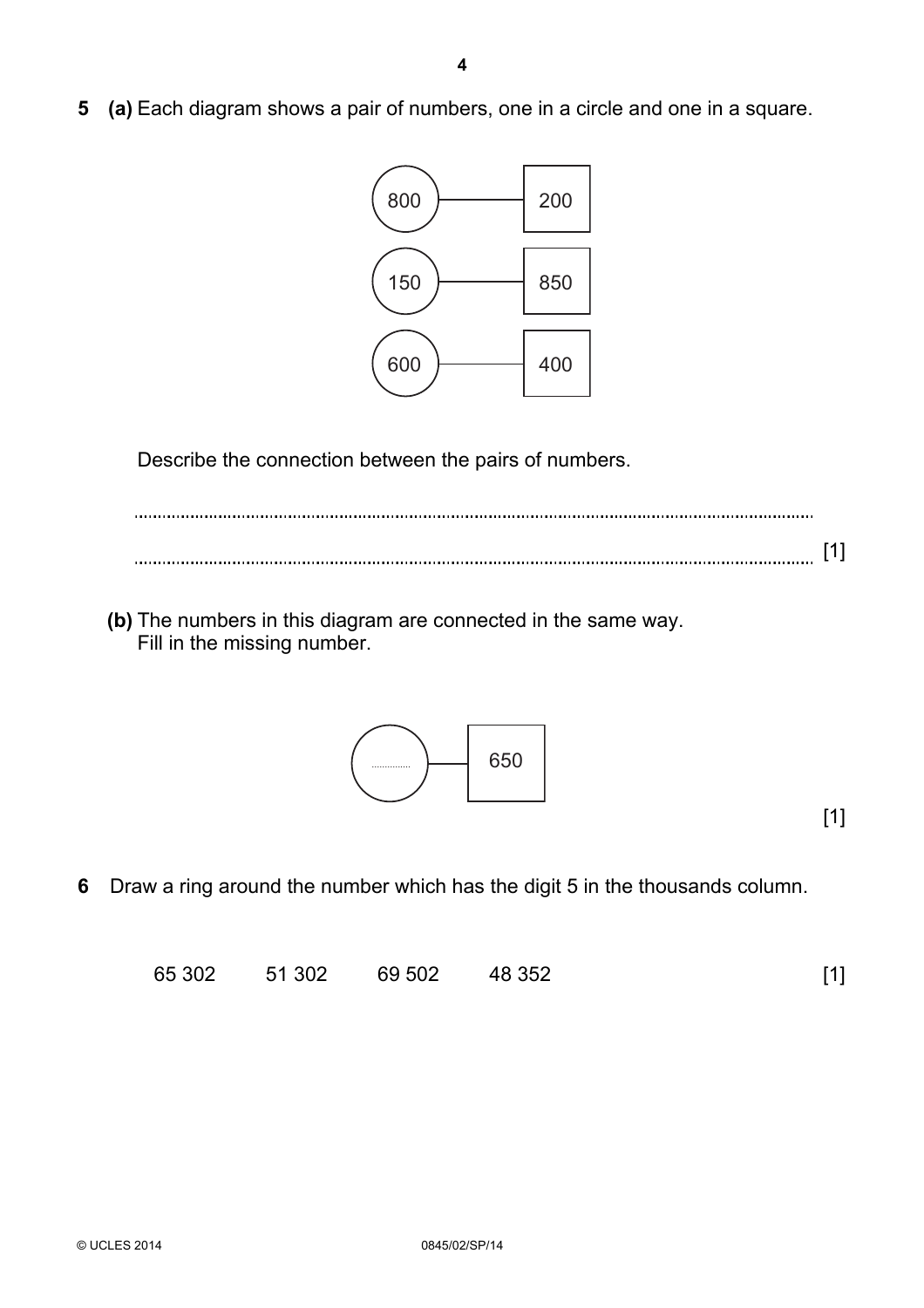**7** Marcel sells ice-creams. One day he keeps a tally of his sales.

| <b>Flavour</b> | <b>Tally</b>                                                            | <b>Frequency</b> |
|----------------|-------------------------------------------------------------------------|------------------|
| Chocolate      | $\mathbb H$ $\mathbb H$ $\mathbb H$ $\mathbb H$ $\mathbb H$ $\mathbb H$ | 24               |
| Strawberry     | И И И И                                                                 |                  |
| Mint           | Ж Ж III                                                                 | 13               |
| <b>Toffee</b>  |                                                                         |                  |

- **(a)** Complete the frequency column. [1]
- **(b)** He puts all of this information into a bar chart. Draw the bar for mint.



**8** Write the missing number.

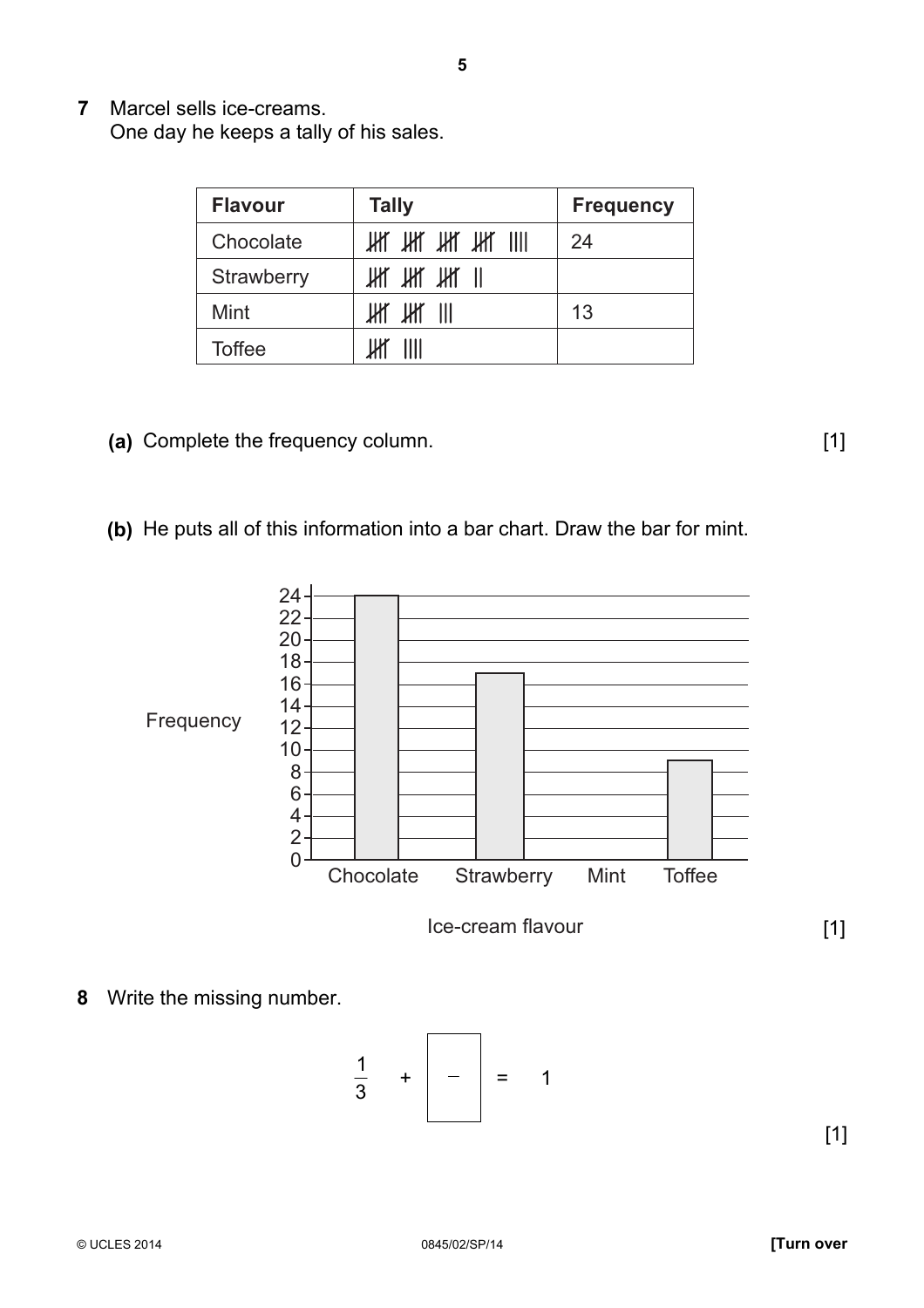**9** Tina has these three cards.



 Use each card **once** to make the largest possible number that will divide by 5 exactly.



**10** Put a tick ( $\checkmark$ ) next to the calculation that is the same as  $\frac{1}{4}$  $\frac{1}{1}$  of 12

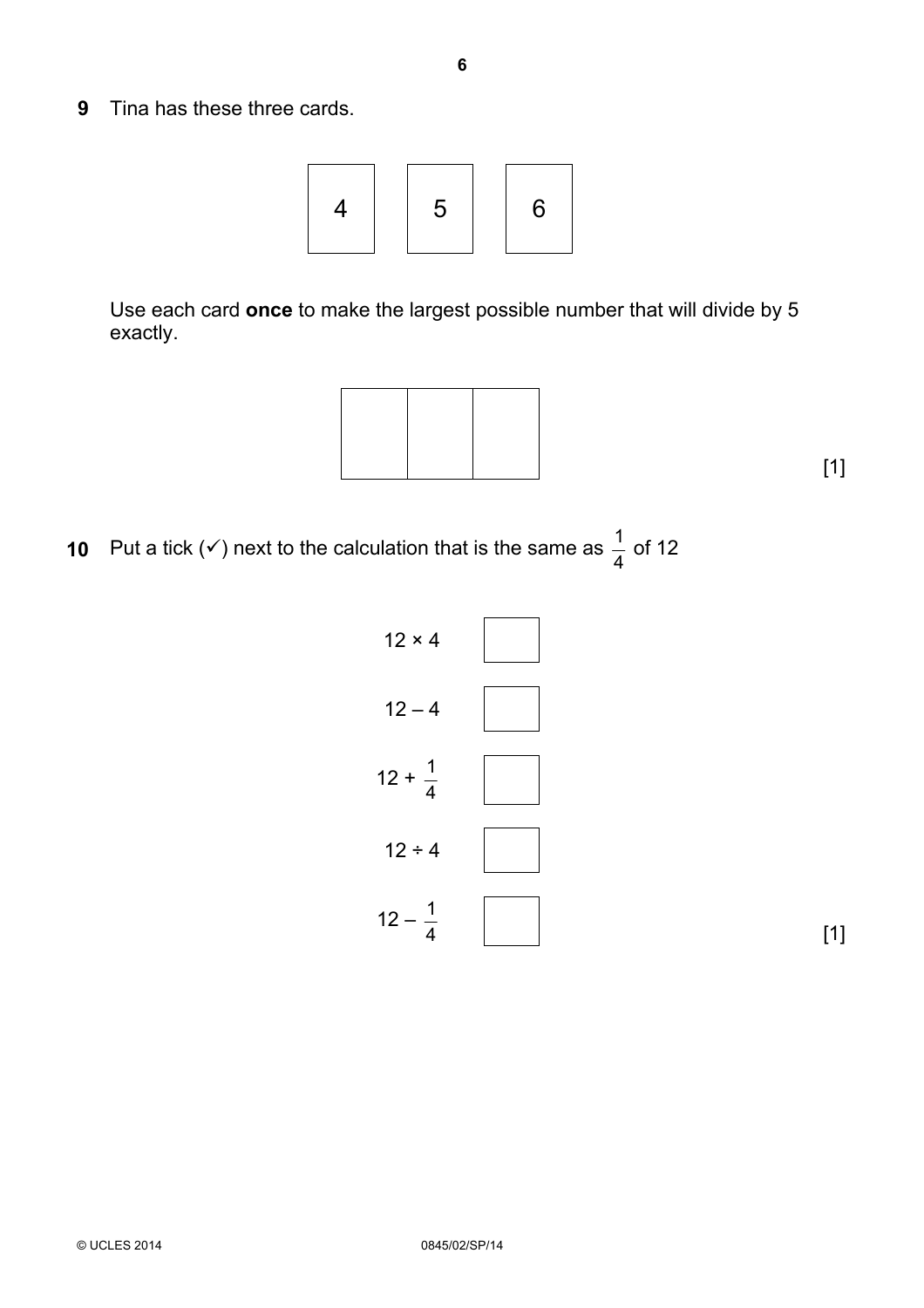**11** The difference between the two numbers in boxes shown on this line is 10 Write the missing number in the box.

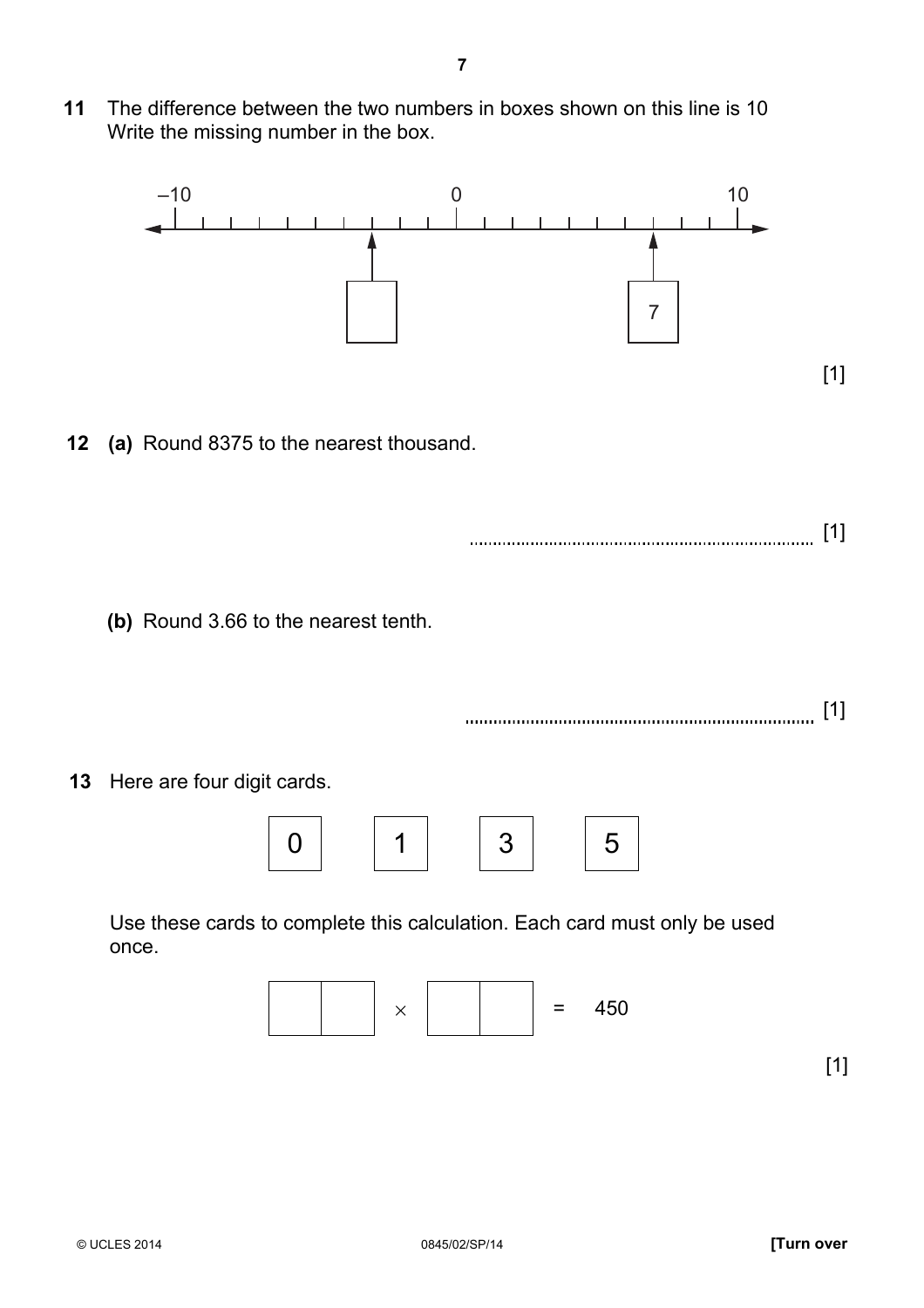**14 (a)** Clara is investigating the following statement:

Some quadrilaterals have exactly two lines of symmetry.

 On the grid below, draw an example of a shape that shows this statement to be **true**.

[1]

**(b)** Adam is investigating this statement:

Some triangles contain exactly two right angles.

Explain why this statement is **false**.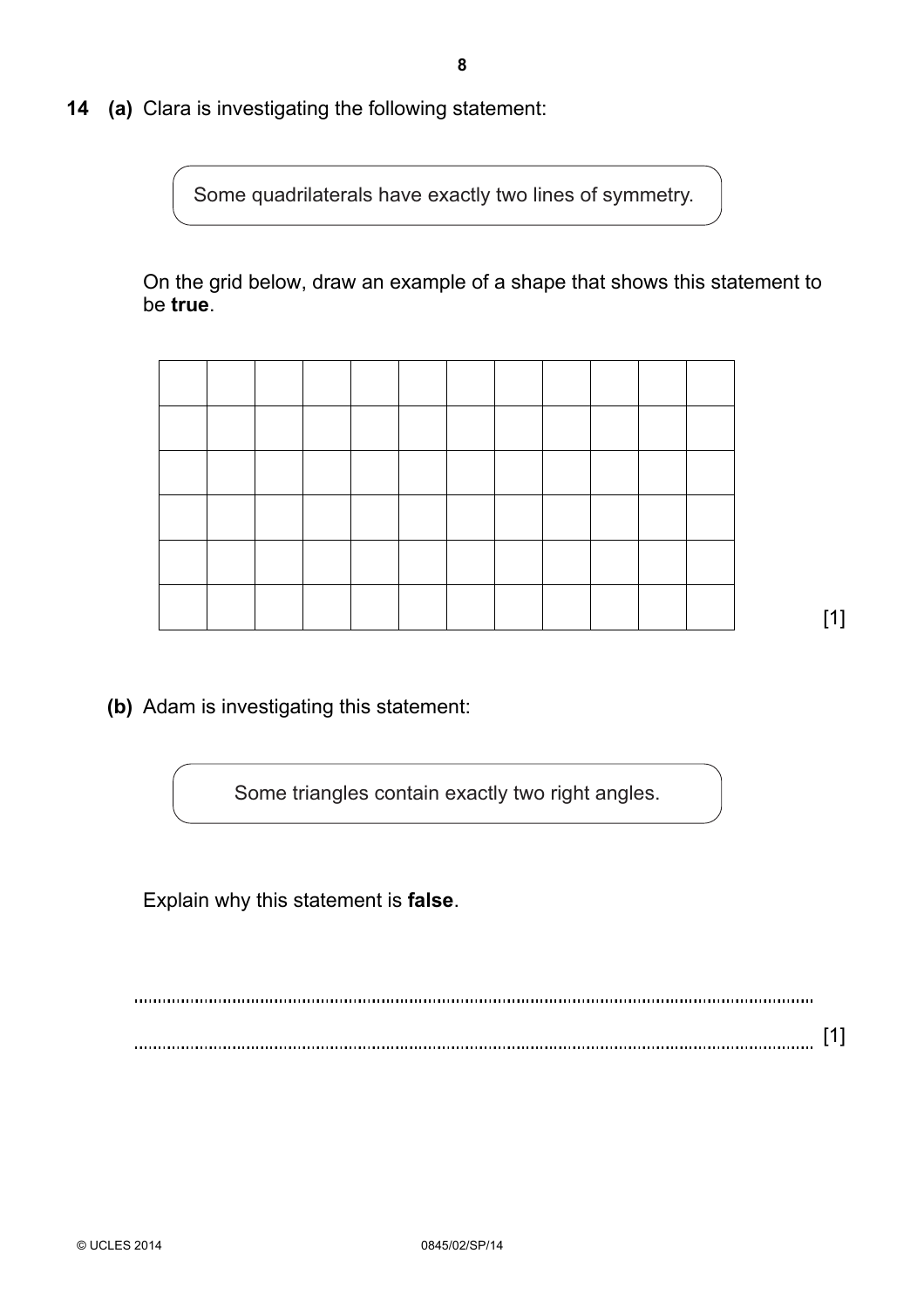**15** Complete the table of equivalent fractions, decimals and percentages.

| <b>Fraction</b> | <b>Decimal</b> | Percentage |
|-----------------|----------------|------------|
|                 | 0.5            | 50%        |
|                 | 0.4            |            |
|                 |                |            |

**9**

[2]

**16** Here is a number grid.

| 74 | 75 | 76 |
|----|----|----|
| 84 | 85 | 86 |
| 94 | 95 | 96 |

Circle the number that can be divided by 7 with a remainder of 1.

[1]

**17** What is the missing number?

$$
\begin{array}{c|c}\n & +5 = 24 \\
\hline\n\end{array}
$$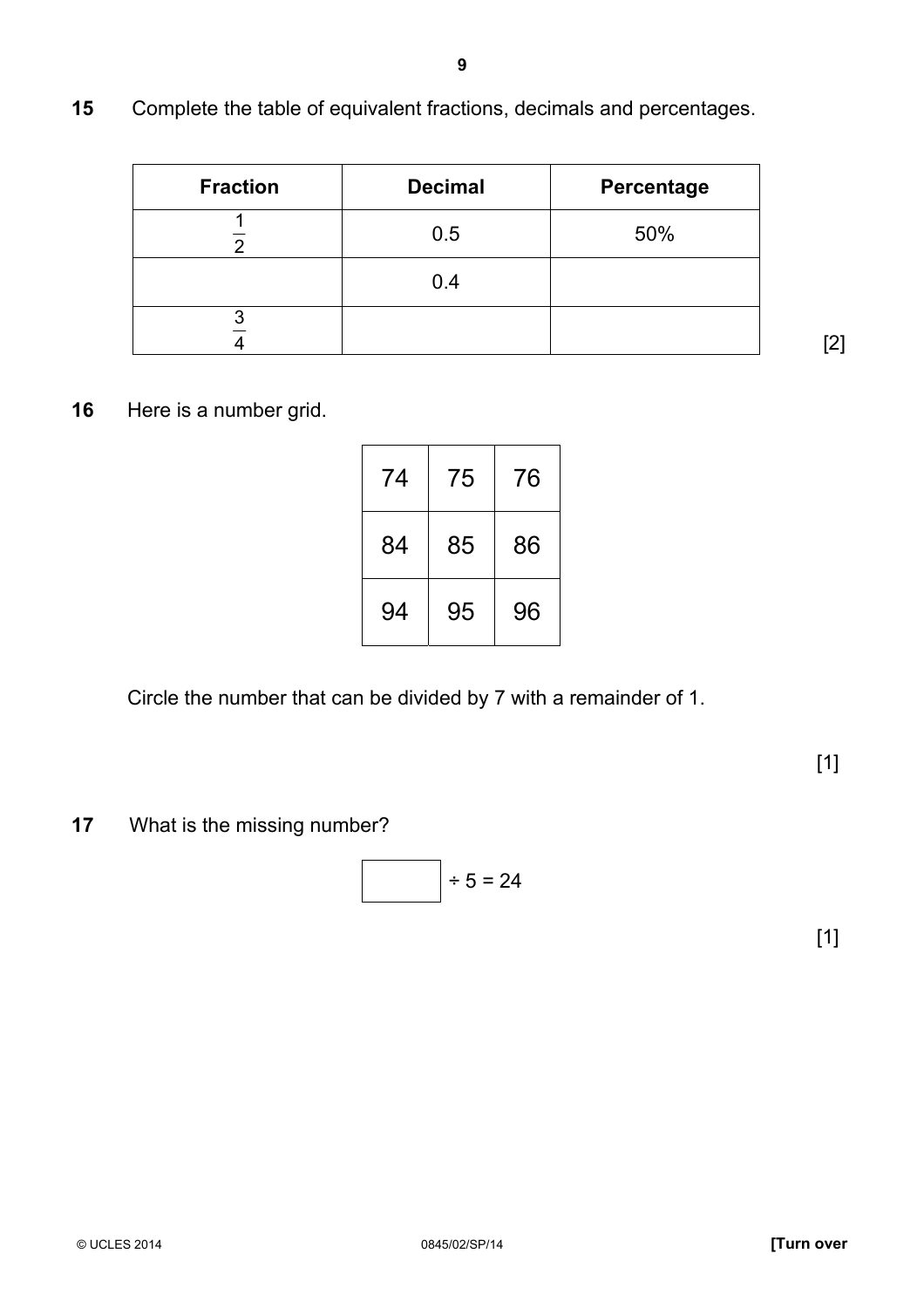**18** A model of a car is one tenth of the size of the real car. The model measures 42 cm long.





- cm [1]
- **19** Here are 2 triangles on a grid.



**(a)** What are the co-ordinates of point C?

 $(\begin{array}{cc} 0 & 0 & 0 \\ 0 & 0 & 0 \\ 0 & 0 & 0 \\ 0 & 0 & 0 \\ 0 & 0 & 0 \\ 0 & 0 & 0 \\ 0 & 0 & 0 \\ 0 & 0 & 0 \\ 0 & 0 & 0 \\ 0 & 0 & 0 \\ 0 & 0 & 0 \\ 0 & 0 & 0 \\ 0 & 0 & 0 & 0 \\ 0 & 0 & 0 & 0 \\ 0 & 0 & 0 & 0 \\ 0 & 0 & 0 & 0 & 0 \\ 0 & 0 & 0 & 0 & 0 \\ 0 & 0 & 0 & 0 & 0 \\ 0 & 0 & 0 & 0 & 0 & 0 \\ 0 & 0 &$ 

**(b)** Describe the translation that moves triangle A to triangle B.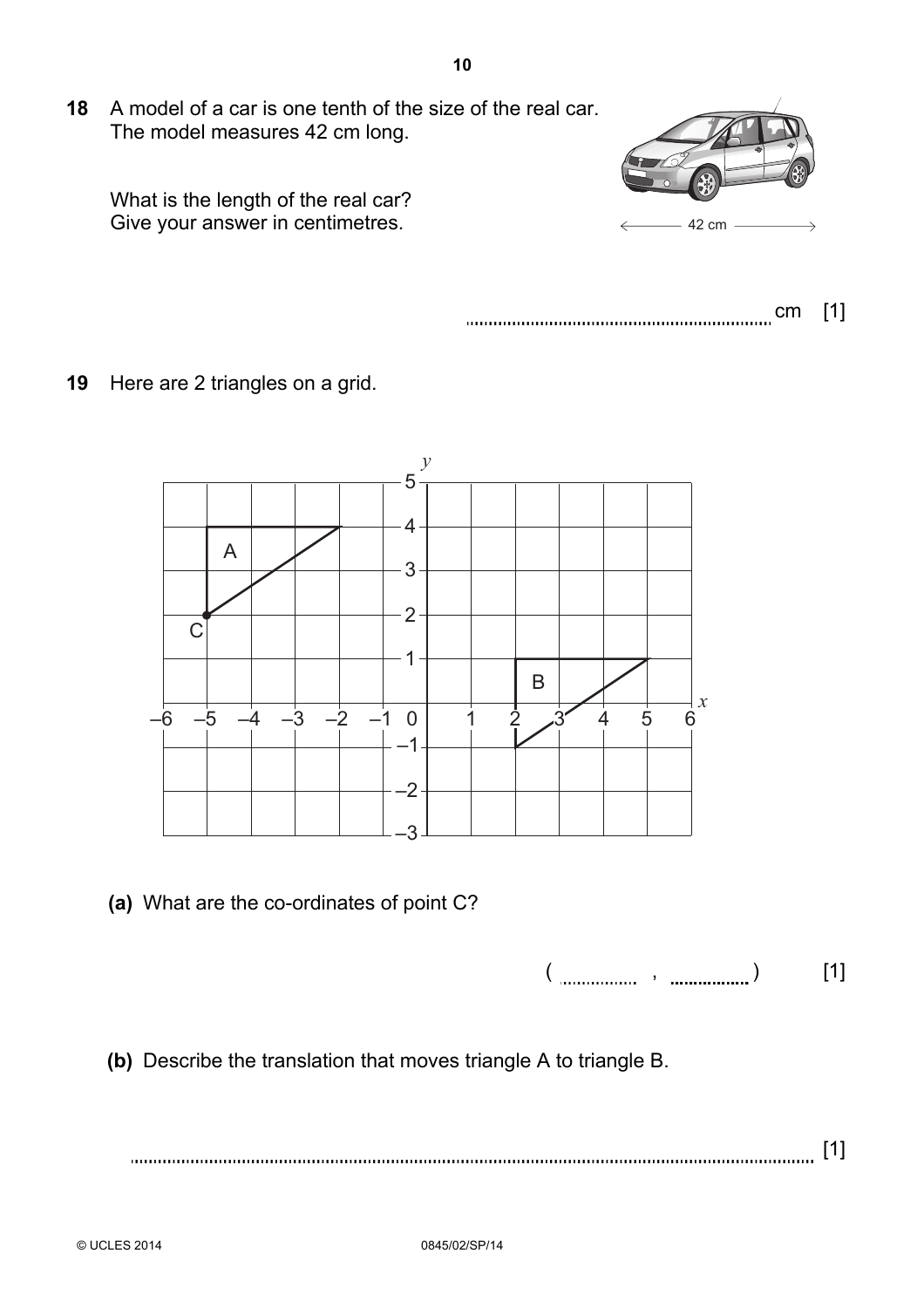Use one of the symbols to complete each number sentences.



[1]

The distance between two towns is 50 miles.

Tick  $(\checkmark)$  the best approximation of 50 miles in kilometres.

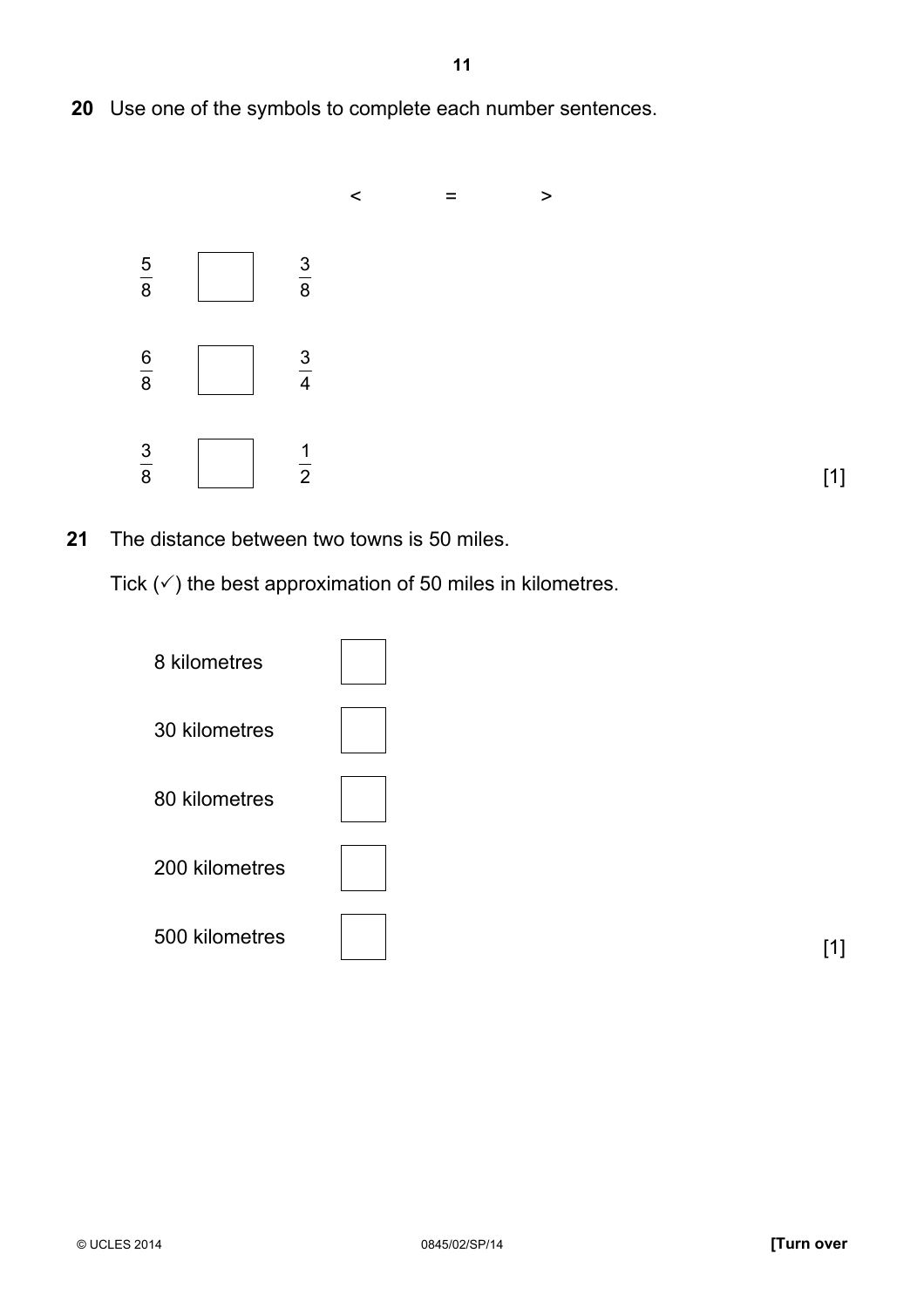**22** Here is a net of a 3D shape.



(a) What 3D shape does it make? **[1] contact all the state of the state of the state of the state of the state of the state of the state of the state of the state of the state of the state of the state of the state of th** 

**(b)** Alex thinks of a 3D shape.



Write down the name of the 3D shape Alex is thinking of.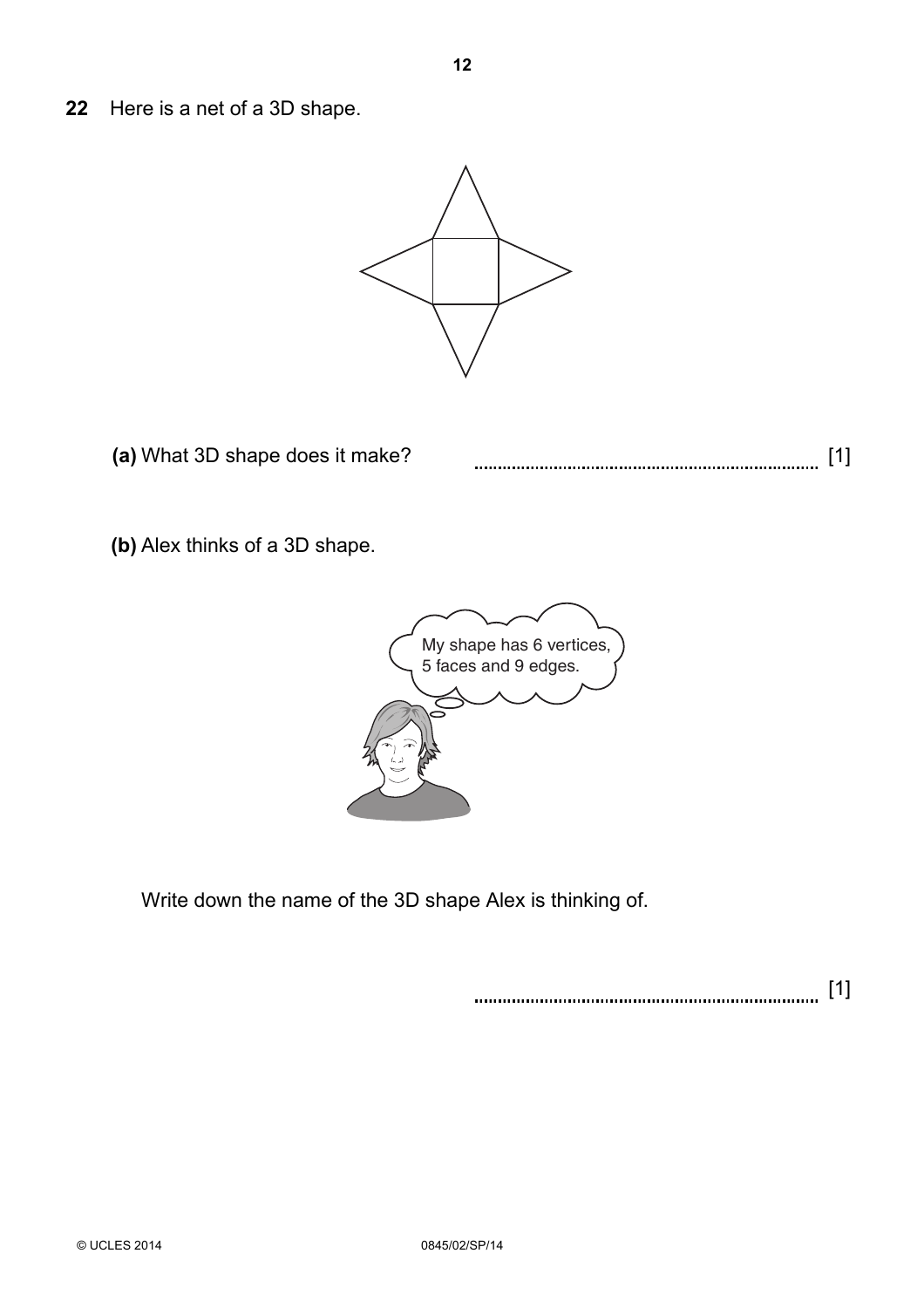**23** Here are four measurements.



Order the measurements from smallest to largest.



[1]

**24** A glass holds 225 millilitres of water.



Peter drinks 1.8 litres of water during a day.

How many glasses of water does he drink during the day?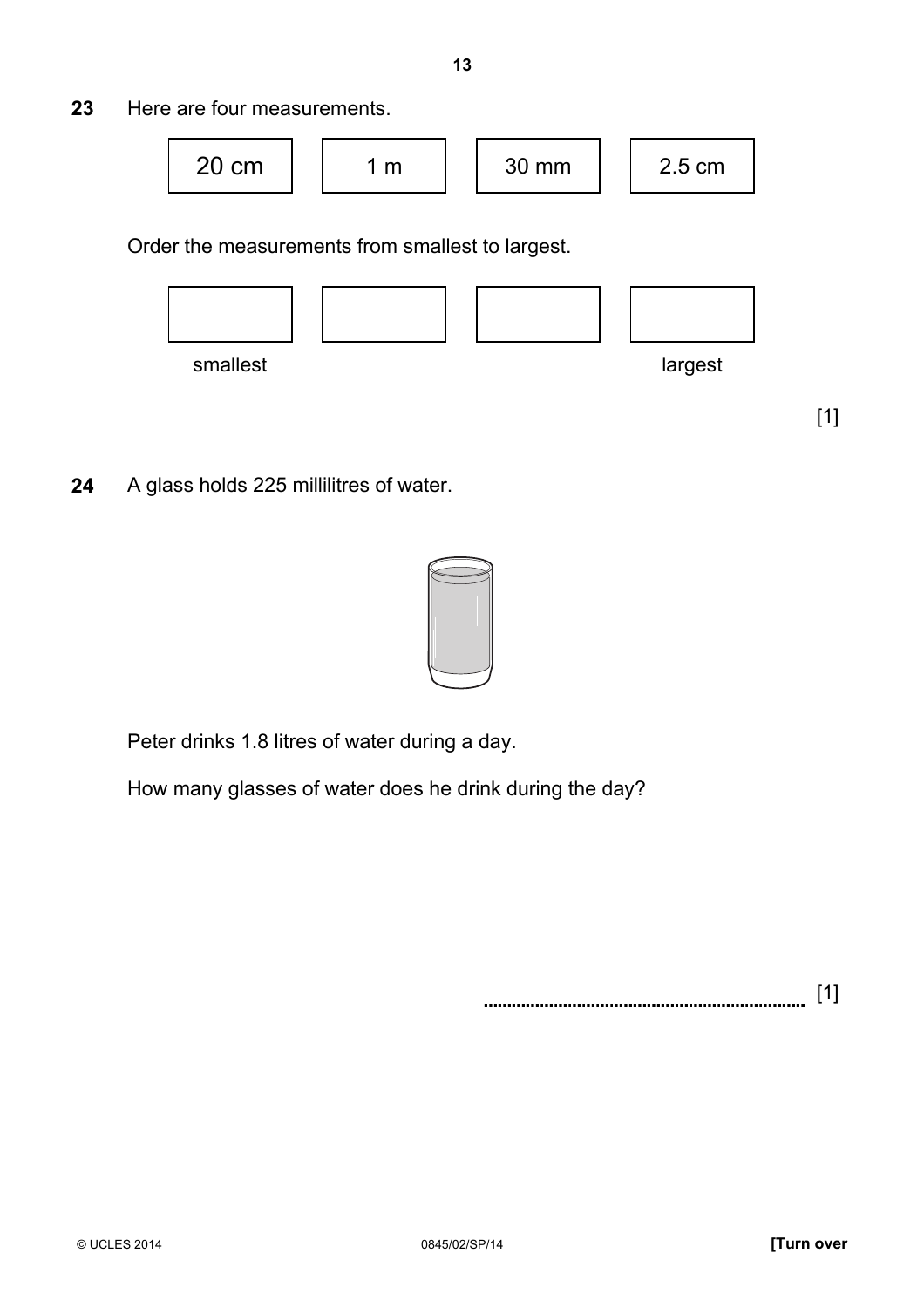**25 (a)** Layla is writing the prime numbers in order.

Write in the prime numbers she has missed.

2, 3, 5, 7, «.., 13, «.., 19, 23 [1]

**(b)** Write the next two numbers in the sequence.

1, 4, 9, 16, 25, ....., ....., [1]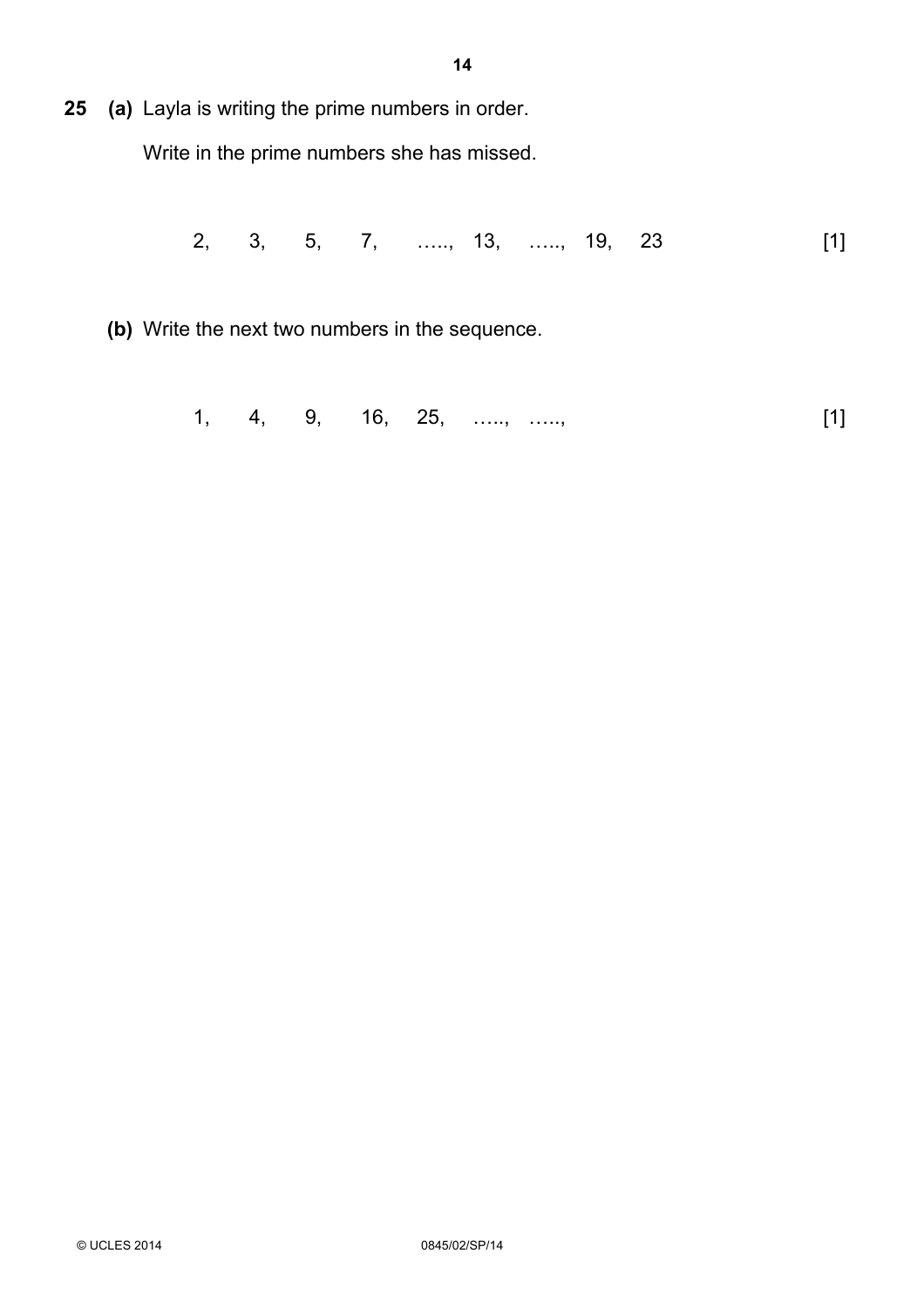**26** Here are two bags.



Bag A has 1 black bead and 3 white beads. Bag B has 2 white beads and 6 black beads.

Isaac takes a bead without looking from each bag in turn.

**(a)** What is the probability of Isaac taking a black bead from bag A? Draw a ring around one answer.

| certain | impossible | even | likely | unlikely |
|---------|------------|------|--------|----------|
|         |            |      |        |          |

**(b)** What is the probability of Isaac taking a black bead from bag B? Mark your answer with an arrow  $( )$  on the probability line.

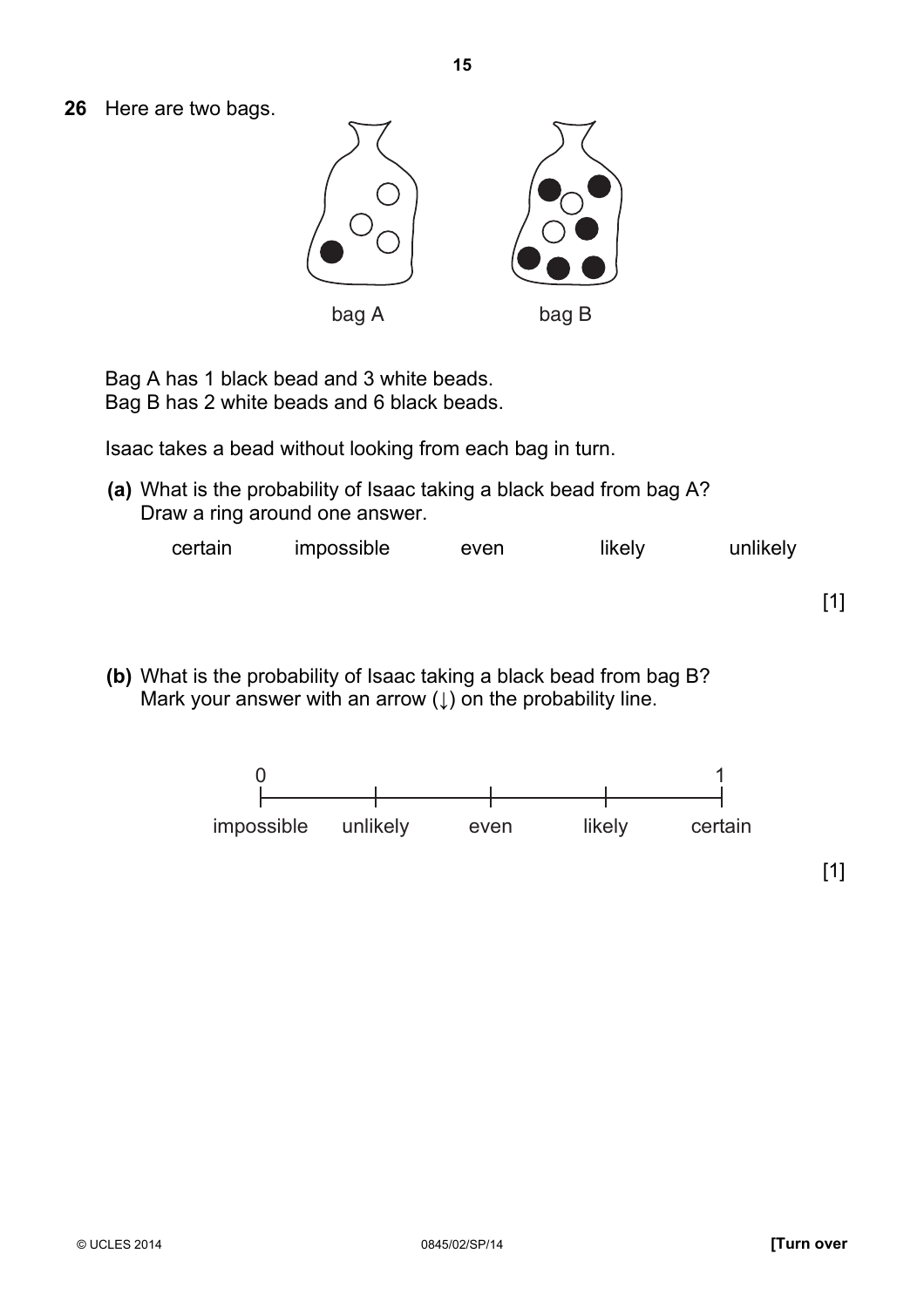**27** Here is part of a train timetable.

Both trains take the same time to travel between stations.

|             | <b>Train A</b> | <b>Train B</b> |
|-------------|----------------|----------------|
| Longfield   | 09 39          | 12 31          |
| Stoneton    | 09 56          | 1248           |
| Middleton   | 10 20          |                |
| Churchville | 10 28          | 13 20          |
| Postley     | 10 33          | 13 25          |

- **(a)** Fill in the missing time for Train B. [1]
- **(b)** What is the journey time between Longfield and Churchville?

minutes [1]

 **28** The price of a coat is \$45

In a sale the price is reduced by 15%.

Work out the price of the coat in the sale.

\$ [1]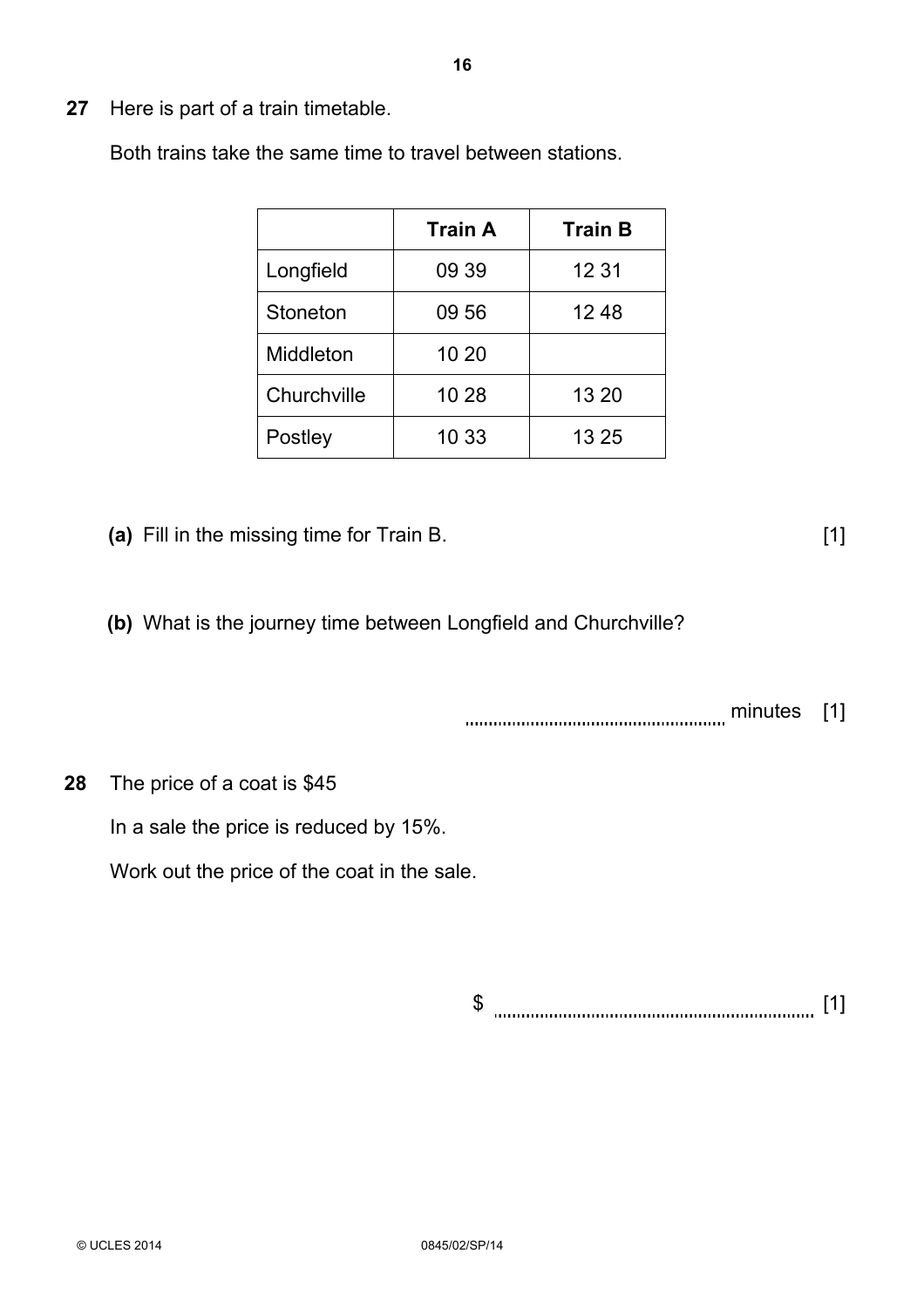|  |  | $\overline{A}$ |  |  |  |
|--|--|----------------|--|--|--|
|  |  |                |  |  |  |
|  |  |                |  |  |  |
|  |  |                |  |  |  |
|  |  |                |  |  |  |

[1]

 **30** Fill in the missing digits to make this addition correct.

2 6 + 5 4 = 1 7 [1]